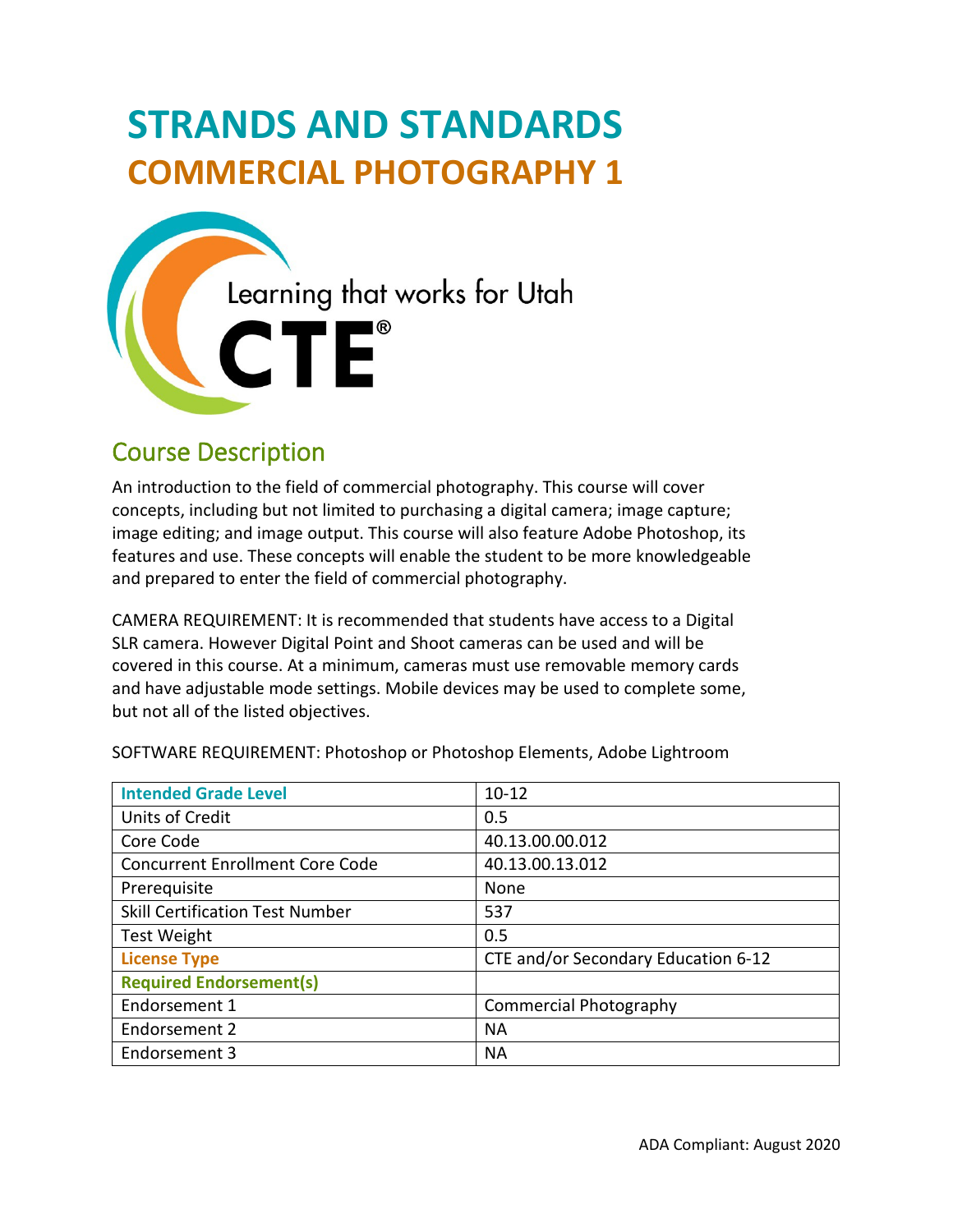# STRAND 1

**Students will have knowledge of the history of photography.** 

## Standard 1

History of Photography

- • Overview of the origins of Technical Photographic Processes, and major milestones.
	- Camera Obscura
	- Wet Plate
	- Film
	- Digital
		- Sensor development
		- Storage development

## Standard 2

Evolution and future of Digital Photography.

- Adobe Photoshop
- Camera Raw

# STRAND 2

## **Students will be able to understand and apply the multi-step process of workflow.**

## Standard 1

Identify the multi-step process of workflow in image capture.

- 1. Pre-shoot checklist (Hardware memory card, battery, lens etc.)
- 2. Holding the camera (steady, shoot, and format)
- 3. Exposure Mode (auto or manual aperture and shutter priority)
- 4. Light Metering
- 5. Focus (auto or manual)
- 6. Flash (on or off)
- 7. Composition
- 8. Image Capture
- 9. Verify correct exposure or adjust and reshoot (histogram, overexpose, underexposed)

## Standard 2

Identify the multi-step process of workflow as it relates to image editing.

- 1. Image import (transfer files to a computer)
- managing folders) 2. Image management (organizing files, photo selection, Naming conventions, and
- 3. Cull images (rating, flagging, Contact Sheet \* \* Not Tested)
- color correction)4. Basic image editing (straighten, rotate, limited crop, adjust tonal range,contrast, and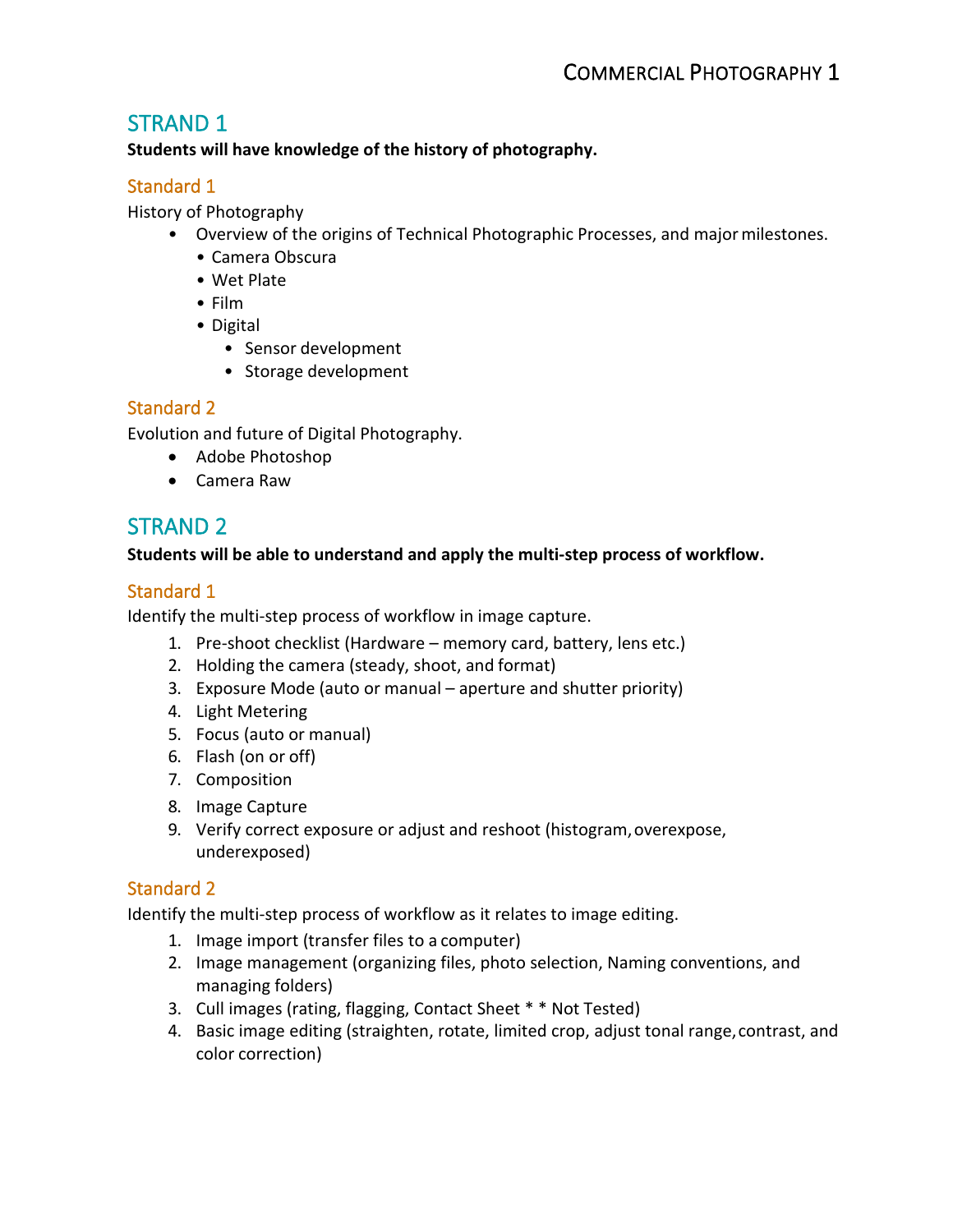## Standard 3

Identify the multi-step process of workflow as it relates to *image output*.

- 1. Size/resolution for intended purpose (web, presentation or print)
- 2. Image delivery (Internet, removable media, print)
- 3. File archive (Cloud storage, local storage)

# STRAND 3

**Students will be able to identify different types of digital cameras, benefits of sensor size and resolution, the location of their basic components, and the benefits of each type.** 

## Standard 1

Camera types

- Basic camera (camera phones, tablets, point-and-shoot, action camera)
- • Interchangeable lens camera
	- Single Lens Reflex (SLR)
	- Mirrorless (MILC)

## Standard 2

Sensor Size and benefit

- Basic Camera Sensor inexpensive, portability, everyday consumer use
- Micro 4:3, APS-C comparatively lower cost, crop magnification
- Full Frame low light sensitivity, depth of field, dynamic range, zero cropfactor
- Medium Format increased sensor surface area

#### Standard 3

- Calculate resolution (L x W)
- Define megapixel (1 million pixels)
- Define pixel (picture element)

#### Standard 4

Understand correlation between sensor size and resolution (not all megapixels are created equal)

## STRAND 4

#### **Students will demonstrate the appropriate use of the camera controls on a digital camera.**

#### Standard 1

Exposure modes. (auto, shutter priority, aperture priority, program, manual)

#### Standard 2

Pre-programmed modes. (landscape, action, portrait, macro, night)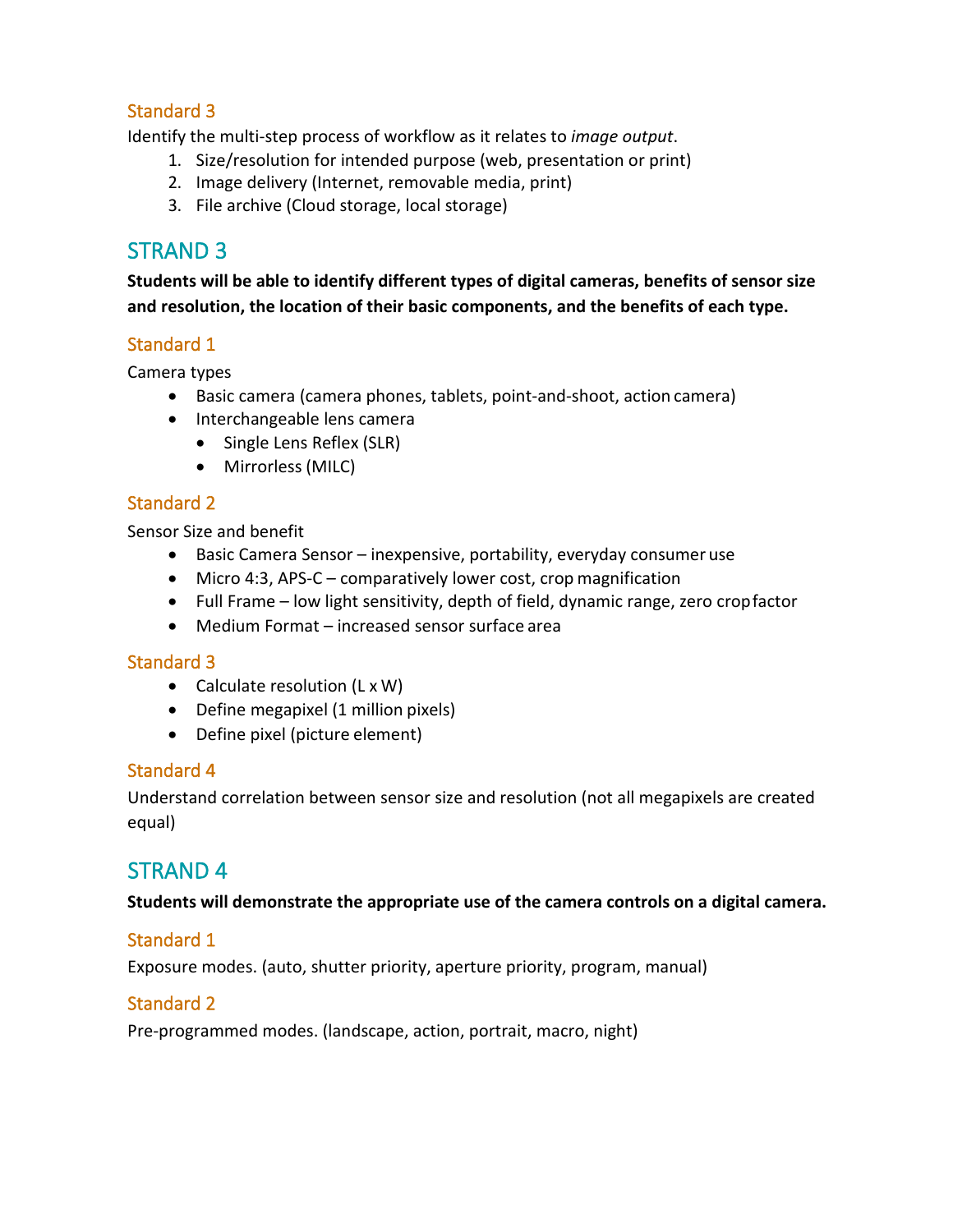# STRAND 5

 **Students will be able to use and identify memory devices and file types associated with digital cameras and scanners.** 

## Standard 1

 Demonstrate an understanding of digital file *formats* as they pertain to image capture. (i.e. RAW, JPEG)

## Standard 2

Discuss disadvantages of file compression in JPEGs. (i.e. extra fine, fine, basic, and normal)

## Standard 3

 Demonstrate an understanding of the difference between high and low resolution and how they email, photo sharing) are linked to image file output resolution and quality. (Intended use of photograph i.e. print,

## Standard 4

Identify common memory cards and camera compatibilities. (i.e. Compact Flash, CFexpress, SDXC(UHS2), SD, Micro SD, and internal storage)

## Standard 5

Identify necessary equipment used for transferring images to a computer. (i.e. cables, card readers, wireless)

# STRAND 6

**Students will be able to understand and operate a camera.** 

## Standard 1

Identify basic digital camera parts and their functions. (i.e. viewfinder or LCD monitor, lens, mode dial, shutter release, etc.)

## Standard 2

Understand focal length and optical versus digital zoom.

## Standard 3

Use of a tripod or other steady shoot method when it is appropriate.

#### Standard 4

Identify the need and appropriate use of an on-camera flash.

## Standard 5

Identify the difference between *shutter* priority and *aperture* priority.

## Standard 6

Identify differences in types of photographic lenses for an interchangeable lens camera.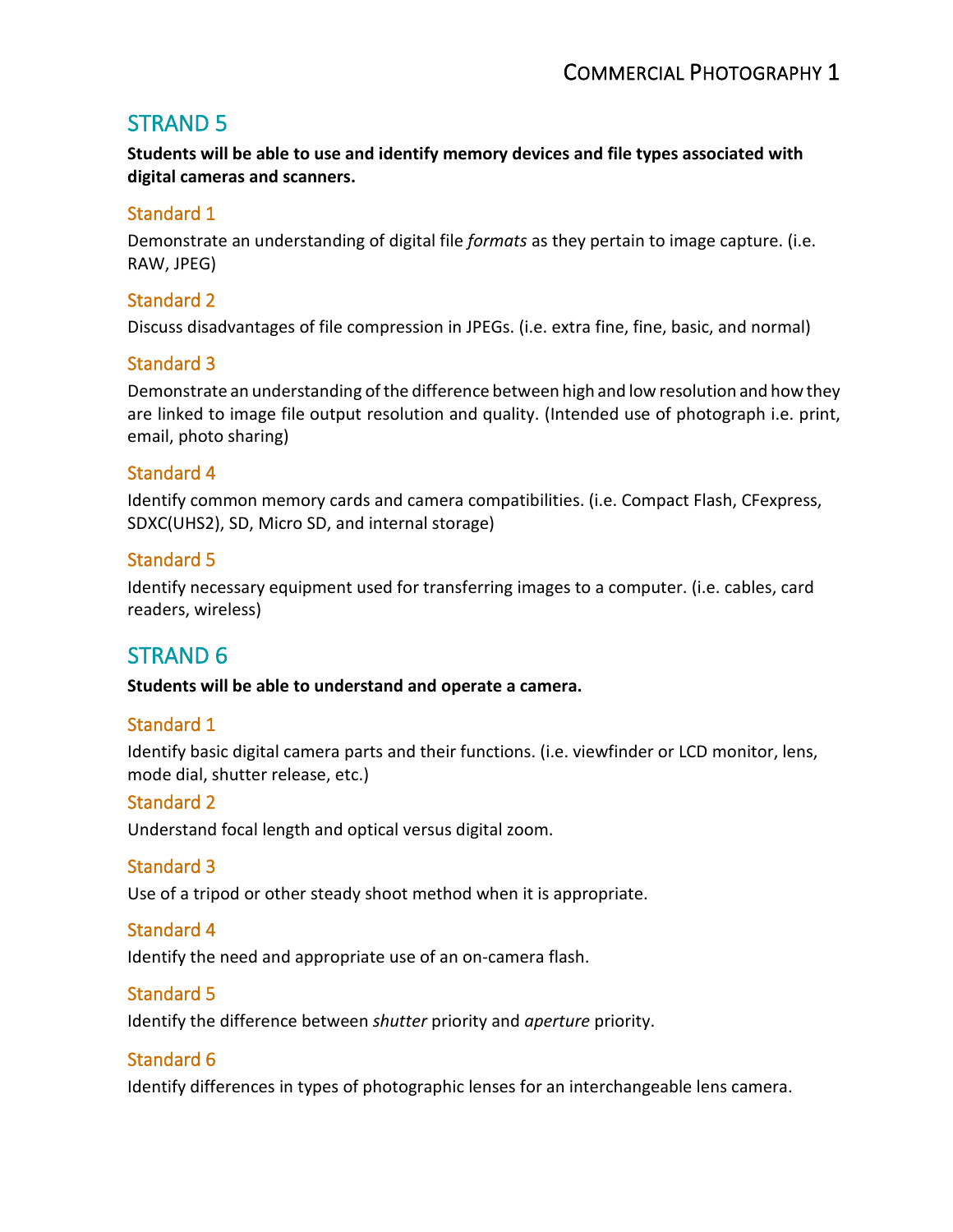(Wide 10-35mm, Standard 50-70mm, Telephoto 80mm and above)

# STRAND 7

#### **Students will be able to demonstrate basic proficiency in the use of Adobe Photoshop.**

## Standard 1

Discuss or demonstrate non-destructive editing techniques.

- Adjustment layers
- Smart objects
- Layer masks

## Standard 2

Demonstrate tonal adjustments. (i.e. adjustment layers, Brightness and Contrast, Shadow/Highlight correction, Levels)

• Reference histogram while adjusting

## Standard 3

Demonstrate color correction. (i.e. color balance, hue/saturation, and levels)

## Standard 4

Demonstrate cropping (i.e. cropping, straightening, and perspective).

• Proportion

## Standard 5

Demonstrate techniques for photo retouching (i.e. healing brushes, red eye, clone stamp).

## Standard 6

 layers, type layers and Opacity) Demonstrate and use the Layers panel. (i.e. active layer, layer order, creating and deleting

## Standard 7

 Demonstrate non-destructive and destructive black and white conversion process in Photoshop.

- Image Mode
- Adjustment Layer

## Standard 8

Demonstrate effective use of *undo* and *redo.* (i.e. history pallet, step forward or backward)

## Standard 9

Demonstrate the use of the Transform tool. (i.e. scale, rotate, skew, flip, and distort)

## Standard 10

 Demonstrate the use of selection tools. (i.e. marquee, lasso, magic wand, quick selection tool, quick mask)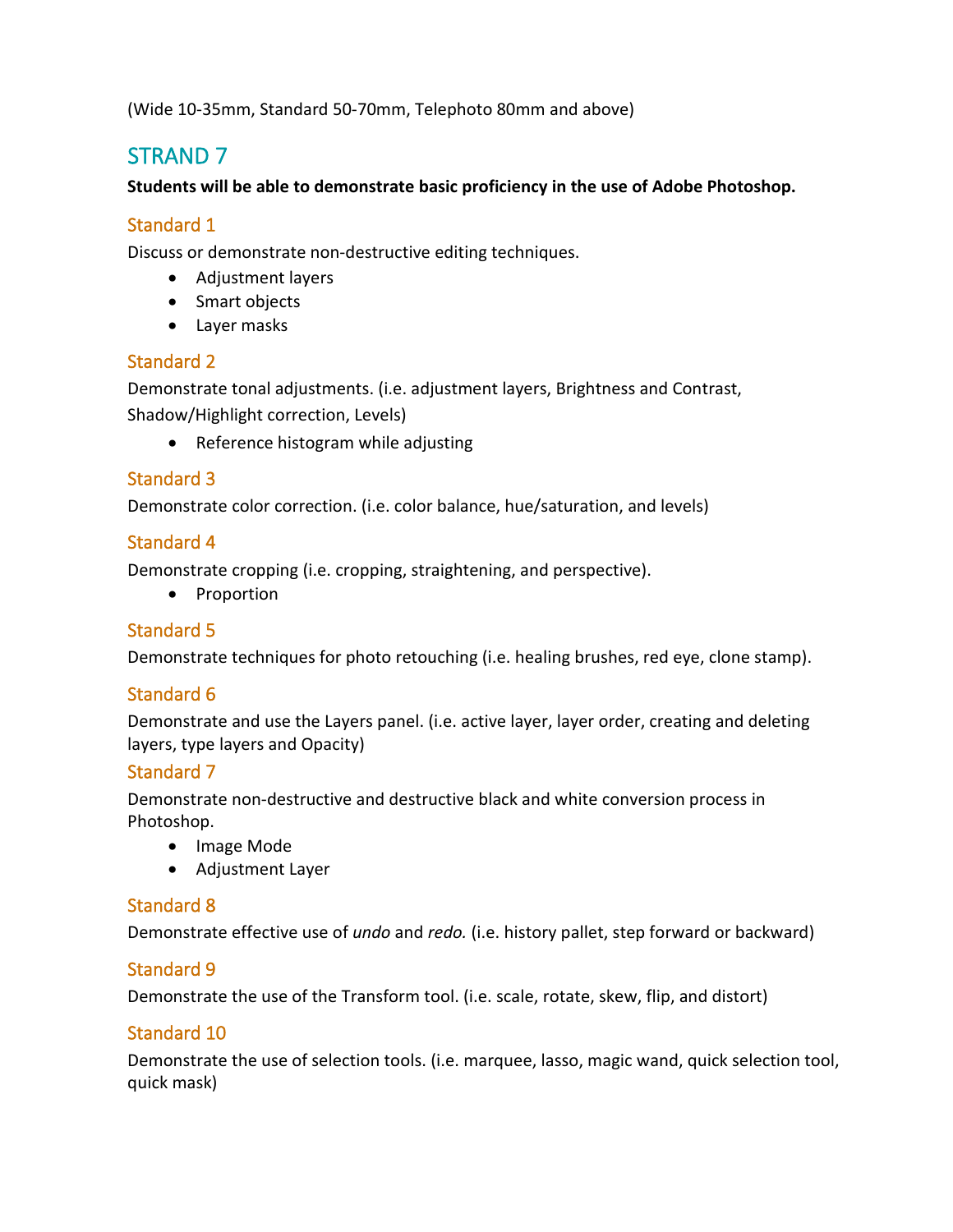#### Standard 11

Demonstrate different imaging file types and know their intended use. (.psd .jpeg .png)

#### Standard 12

Demonstrate a basic understanding of the Photoshop user interface.

## STRAND 8

**Students will be able to understand and demonstrate the elements of composition.** 

#### Standard 1

Demonstrate Simplicity/Emphasis as an element of composition.

## Standard 2

Demonstrate Rule of Thirds as an element of composition.

## Standard 3

Demonstrate Perspective as an element of composition. (worms-eye, birds-eye)

#### Standard 4

Demonstrate Leading Lines as an element of composition.

## STRAND 9

 **dealing with photography as identified in United States Code Title 17 Ch. 1 Sec. 101. Students will be able to understand and practice copyright laws, ethics and legal issues** 

#### Standard 1

Define copyright.

#### Standard 2

Other definitions:

- Audiovisual works
- Computer program
- Copies
- Copyright owner
- Digital transmission
- Financial gain
- Pictorial, graphic, and sculptural works (works of visual art)

#### Standard 3

Practice ethics and rules governing photojournalism. (i.e. Editorial content must not be changed)

#### Standard 4

Practice correct usage of copyright laws. (i.e. right to reproduce, manipulate, distribute,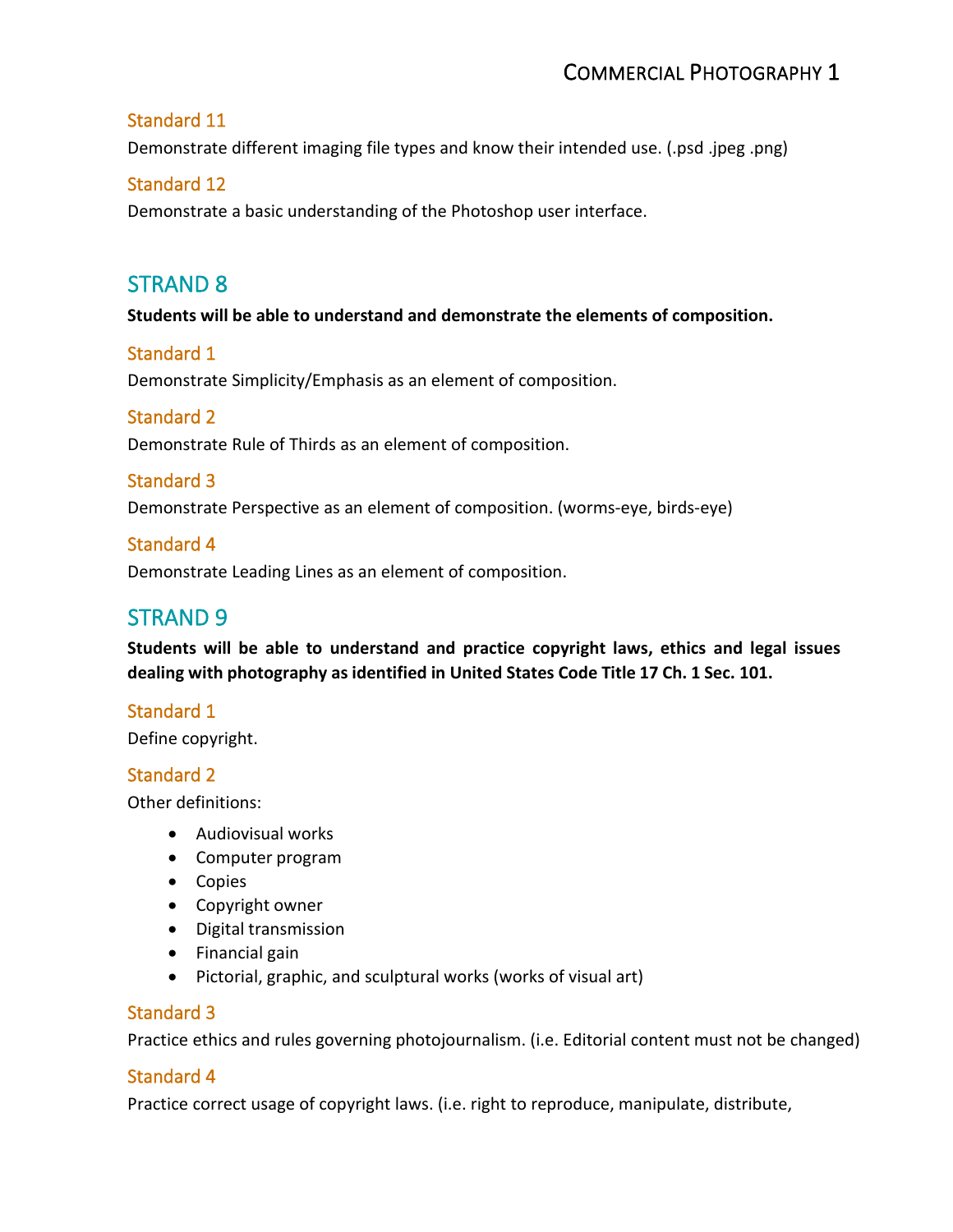plagiarize or exhibit another artist's work outside of fair use provisions)

- Time limitations
- Portion limitations
- Text material
- Illustrations and photographs
- Copying and distribution limitations

## Standard 5

 Demonstrate understanding of ethics related to social and legal issues in subject choice. (i.e. model releases, image appropriateness, and cultural sensitivity)

## STRAND 10

## **workplace and outlined in the SkillsUSA Framework – Level 1. Students will understand the importance of career readiness skills as it relates to the**

## Standard 1

Understand and demonstrate the attitude of cooperation.

- Develop awareness of cultural diversity and equality issues.
- Demonstrate effective communication with others.
- Apply team skills to a group project.
- Identify and apply conflict resolution skills.

## Standard 2

Understand and demonstrate the ability of being resourceful and innovative.

- Discover self-motivation techniques and establish short-term goals.
- Measure/modify short-term goals.
- Review a professional journal and develop a three- to five-minutepresentation.

## Standard 3

Plan for your future career.

- Complete a self-assessment and identify individual learning styles.
- Define future occupations in the field of photography.
- Identify the components of an employment portfolio.
- List proficiency in program competencies.
- Complete a survey for employment opportunities.
- Create a job application.
- Assemble your employment portfolio.
- Employability skills: evaluate program comprehension.

## Standard 4

Understand and demonstrate the ability to manage a project.

- Apply team skills to a group project.
- Observe and critique a meeting.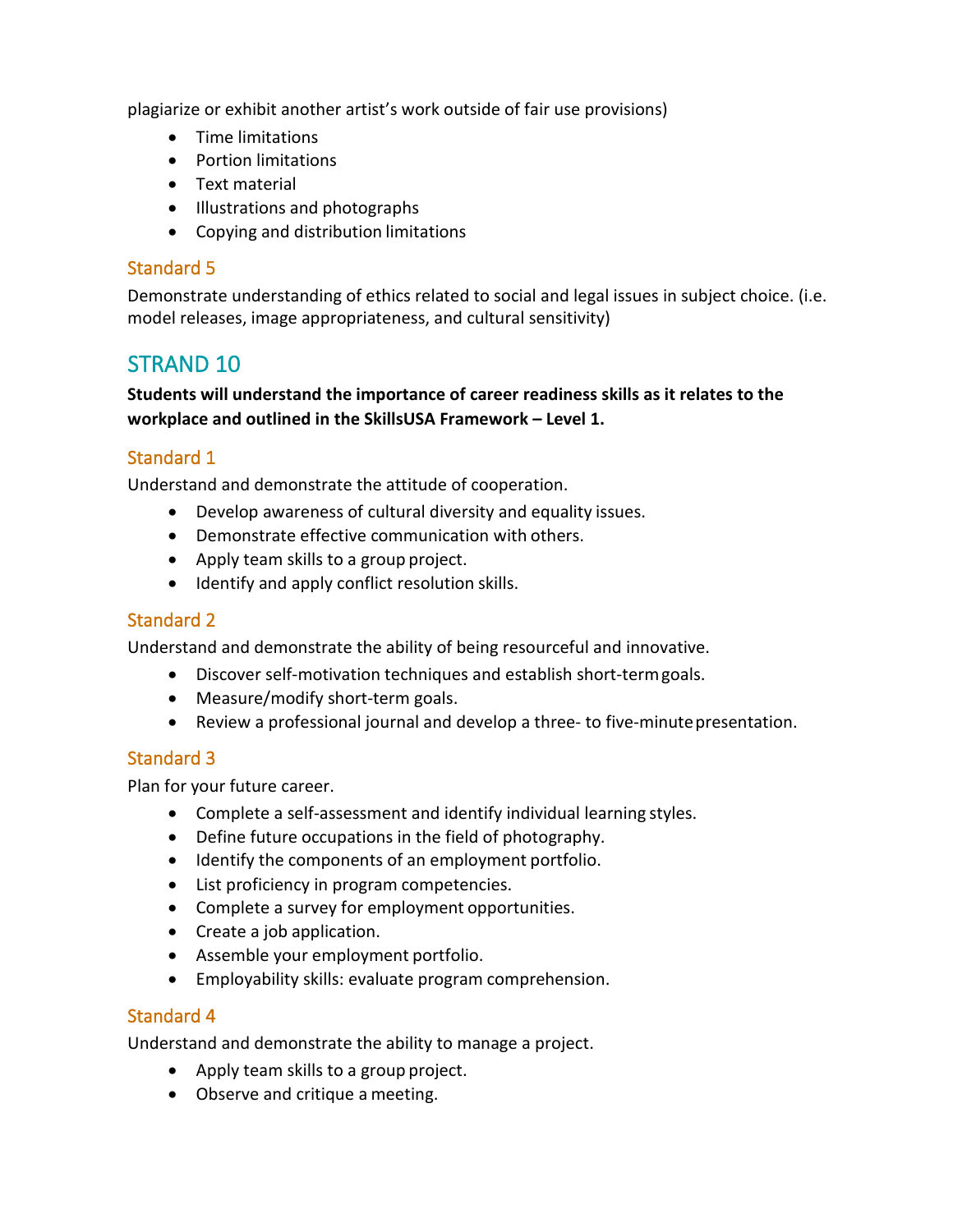- Demonstrate business meeting skills.
- Explore supervisory and management roles in an organization.
- Identify and apply conflict resolution skills.
- Demonstrate evaluation skills.
- Manage a project and evaluate others.

## Performance Skills

- 1. Understand and apply the multi-step process of "workflow".
	- Identify the multi-step process of workflow in *image capture*.
	- Identify the multi-step process of workflow as it relates to *image editing*.
	- Identify the multi-step process of workflow as it relates to *image output*.
- 2. Demonstrate the appropriate use of the camera controls on a digital camera.
	- Exposure modes (auto, shutter priority, aperture priority, program, manual).
	- Pre-programmed modes (landscape, action, portrait, macro, night).
- 3. Use and identify memory devices and file types associated with digital camerasand scanners.
	- • Demonstrate an understanding of digital file *formats* as they pertain to image capture (i.e. RAW, TIFF, JPEG).
	- Demonstrate an understanding of compression in digital file *sizes* as they pertain to image capture (i.e. extra fine, fine, basic, and normal).
	- • Demonstrate and understanding of the difference between high and low resolution and how they are linked to pixelation (Intended use of photograph i.e. print, email, photo sharing).
	- Identify common memory cards and camera compatibilities (I.e. Compact Flash, SD, Micro SD, XD, and internal storage).
	- Identify necessary equipment used for downloading images to a computer(i.e. cables, card readers).
	- Properly transfer files from the camera computer.
	- Demonstrate an understanding of how to scan an image for use with acomputer (flatbed scanner, film scanner, negative scanner).
- 4. Understand and operate a point and shoot camera or DSLR.
	- Identify basic digital camera parts and their functions. (i.e. viewfinder orLCD monitor, lens, mode dial, shutter release, etc.)
	- Understand focal length and optical versus digital zoom.
	- Use of a tripod or other steady shoot method when it is appropriate.
	- Identify the need and appropriate use of an on-camera flash.
	- Identify the difference between *shutter* priority and *aperture* priority.
	- Identify some of the basic differences between digital Point and Shootand DSLR cameras. (i.e. size, weight, and lens options)